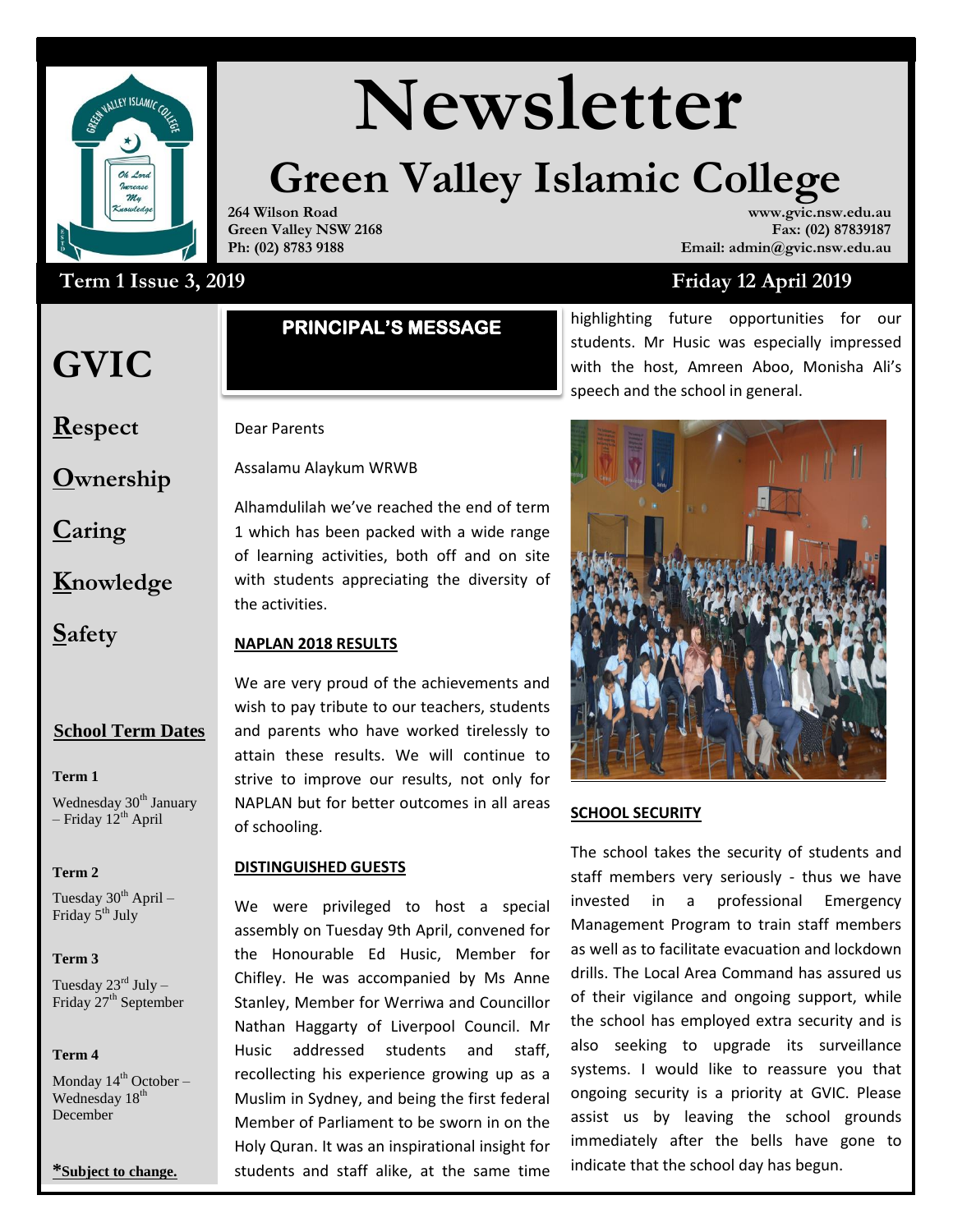#### **RAMADAN SCHOOL HOURS**

It is anticipated that the auspicious month of Ramadan will start on Monday 6th May, during which the school day will be shortened for students as noted below:

#### **Start of school day- 8:15 am School day finish -2:30 pm**

Please note that teacher supervision will only be until 2.45 pm. We will appreciate your cooperation in assuring that your children are picked up promptly. The staff and I wish to thank all our parents and guardians for their support and cooperation and to wish you a safe and pleasant holiday.

#### **ACTING DEPUTY PRINC PAL'S** (SECONDARY) MESSAGE

#### Dear Parents/Carers

#### Assalamu Alaykum

Alhamdulillah, Term 1 has come to an end with great achievements. The collaboration between parents, teachers and students have resulted in a number of successful events such as the SRC induction ceremony, ISD basketball competition, Bandaged Bear Breakfast, Year 12 Information Evening, Harmony Day, Community building program, Isra Wa Meraj program, special assembly with Federal member of Chifly, Mr Ed Husic and ANZAC remembrance day. Events such as these provide our students with great learning experiences.

Our students also had the opportunity to broaden and consolidate their classroom learning by going on a number of excursions such as Year 12 Legal studies students visiting Downing Centre Court, Year 10 Geography students studying environmental change and management at Bicentennial Park and Year 11 and 12 students paying a visit to Westmead Children's hospital to donate funds collected at school for research and treatment of diseases,

bringing smiles and giving generous gifts to children who are sick. It also made them grateful to Allah (SWT) for blessing them with the gift of good health.

The College provided extra support classes for our Year 7 and 9 NAPLAN students every Tuesday and Thursday afternoon from 3.30pm to 4.30pm. The College also provided the practice NAPLAN exam to all our NAPLAN students. Please note that there will be no extra NAPLAN classes in term 2. The actual NAPLAN online exam will be from 14 May to 24 May. A letter with all the details has been sent to parents. High school (Year  $7 - 12$ ) parent – teacher interviews will be held in term 2 on 02/05/2019. A letter including a booking sheet has been sent to parents.

I take this opportunity to thank parents, teachers, students, office staff, and the school board for their hard work in bringing this institution to a school of choice for all of us. May Allah (SWT) shower His infinite blessings and protect us all. I wish everyone a relaxing and safe holiday.

### **PRIMARY DEPUTY PRINCIPAL'S MESSAGE**

#### **Primary Highlights**

#### Assalamu Alaykum

On behalf of Primary, I would like to thank the parents for their partnership in supporting our major events, in particular their outstanding attendance at the Parent-Teacher interviews. As we conclude Term One, which allowed students to transition into new classes, we look forward to a very challenging Term Two, with Half-Yearly Examinations. We would also like to take this opportunity to wish all our students a safe and happy holidays!